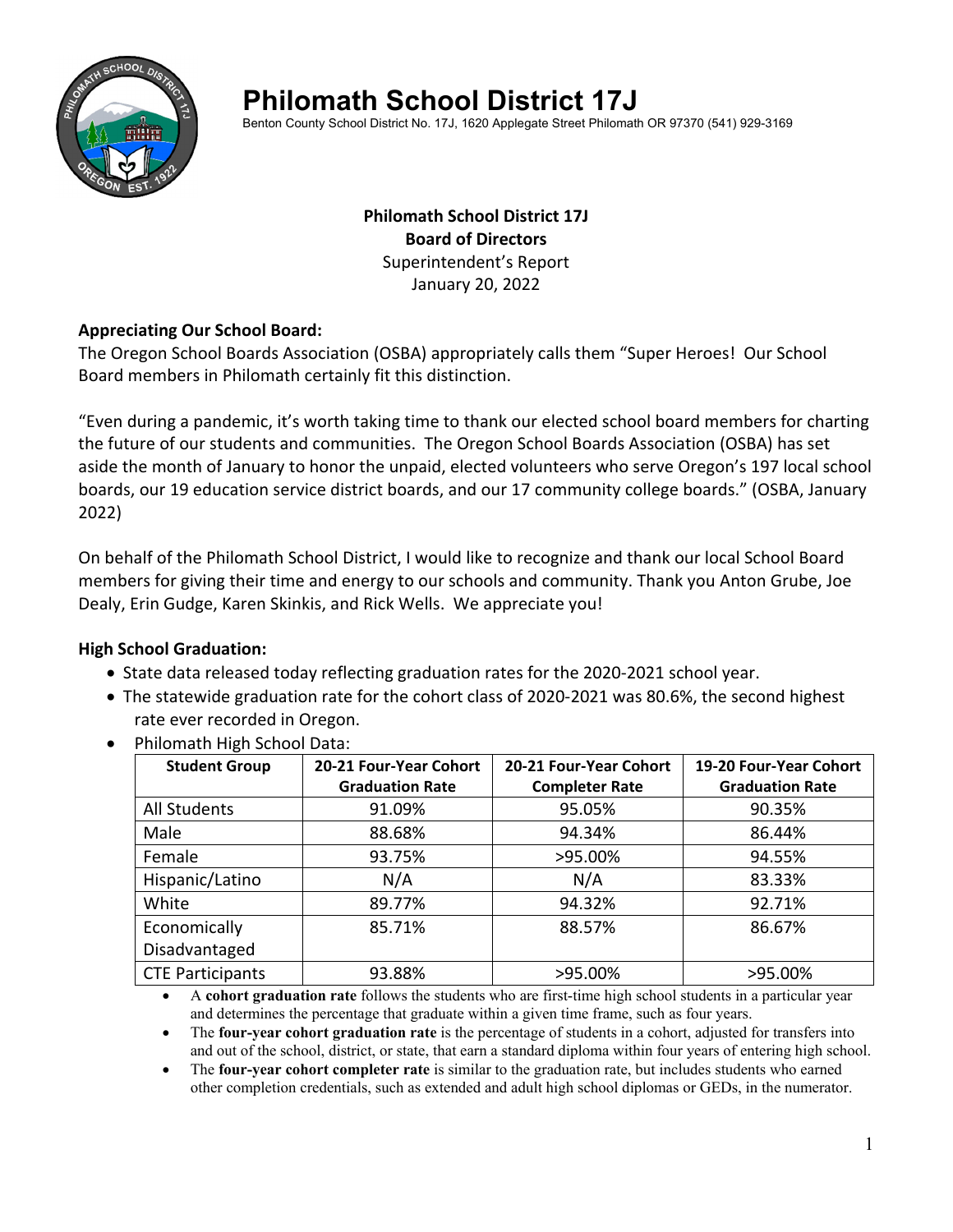| <b>Student Group</b>    | 20-21 Four-Year Cohort<br><b>Graduation Rate</b> | 20-21 Four-Year Cohort<br><b>Completer Rate</b> | 19-20 Four-Year Cohort<br><b>Graduation Rate</b> |
|-------------------------|--------------------------------------------------|-------------------------------------------------|--------------------------------------------------|
| <b>All Students</b>     | 87.88%                                           | 90.91%                                          | N/A                                              |
| Male                    | 90.48%                                           | >95.00%                                         | N/A                                              |
| Female                  | 83.33%                                           | 83.33%                                          | N/A                                              |
| Hispanic/Latino         | N/A                                              | N/A                                             | N/A                                              |
| White                   | 92.59%                                           | 92.59%                                          | N/A                                              |
| Economically            | 85.71%                                           | 85.71%                                          | N/A                                              |
| Disadvantaged           |                                                  |                                                 |                                                  |
| <b>CTE Participants</b> | 93.33%                                           | 93.33%                                          | N/A                                              |

Philomath Academy Data:

 A **cohort graduation rate** follows the students who are first-time high school students in a particular year and determines the percentage that graduate within a given time frame, such as four years.

 The **four-year cohort graduation rate** is the percentage of students in a cohort, adjusted for transfers into and out of the school, district, or state, that earn a standard diploma within four years of entering high school.

 The **four-year cohort completer rate** is similar to the graduation rate, but includes students who earned other completion credentials, such as extended and adult high school diplomas or GEDs, in the numerator.

#### Kings Valley Charter School Data:

| <b>Student Group</b> | 20-21 Four-Year Cohort | <b>20-21 Four-Year Cohort</b> | 19-20 Four-Year Cohort |
|----------------------|------------------------|-------------------------------|------------------------|
|                      | <b>Graduation Rate</b> | <b>Completer Rate</b>         | <b>Graduation Rate</b> |
| All Students         | 84.62%                 | 92.31%                        | 83.33%                 |

 A **cohort graduation rate** follows the students who are first-time high school students in a particular year and determines the percentage that graduate within a given time frame, such as four years.

- The **four-year cohort graduation rate** is the percentage of students in a cohort, adjusted for transfers into and out of the school, district, or state, that earn a standard diploma within four years of entering high school.
- The **four-year cohort completer rate** is similar to the graduation rate, but includes students who earned other completion credentials, such as extended and adult high school diplomas or GEDs, in the numerator.

#### **Non‐Traditional Book Study:**

- Administrators studying Leverage Leadership 2.0 (Paul Bambrick‐Santoyo).
- A practical guide to building exceptional schools

#### **Oregon Statewide Assessment:**

- Oregon Statewide Assessment Summative Assessments will be given to all students in grades 3‐8 and 11. The tests consist of the following:
	- o Language Arts (Grades 3‐8, 11)
	- o Mathematics (Grades 3‐8, 11)
	- $\circ$  Science (Grades 5, 8, 11)
- The District encourages all students to participate in State Assessment as it provides essential data about student, school, and district goals.
- Opt-Out notices were mailed home to PHS students with Trimester 1 grade reports.
- Opt-Out notices will be sent to elementary and middle school families in late January/ early February with semester grade reports.